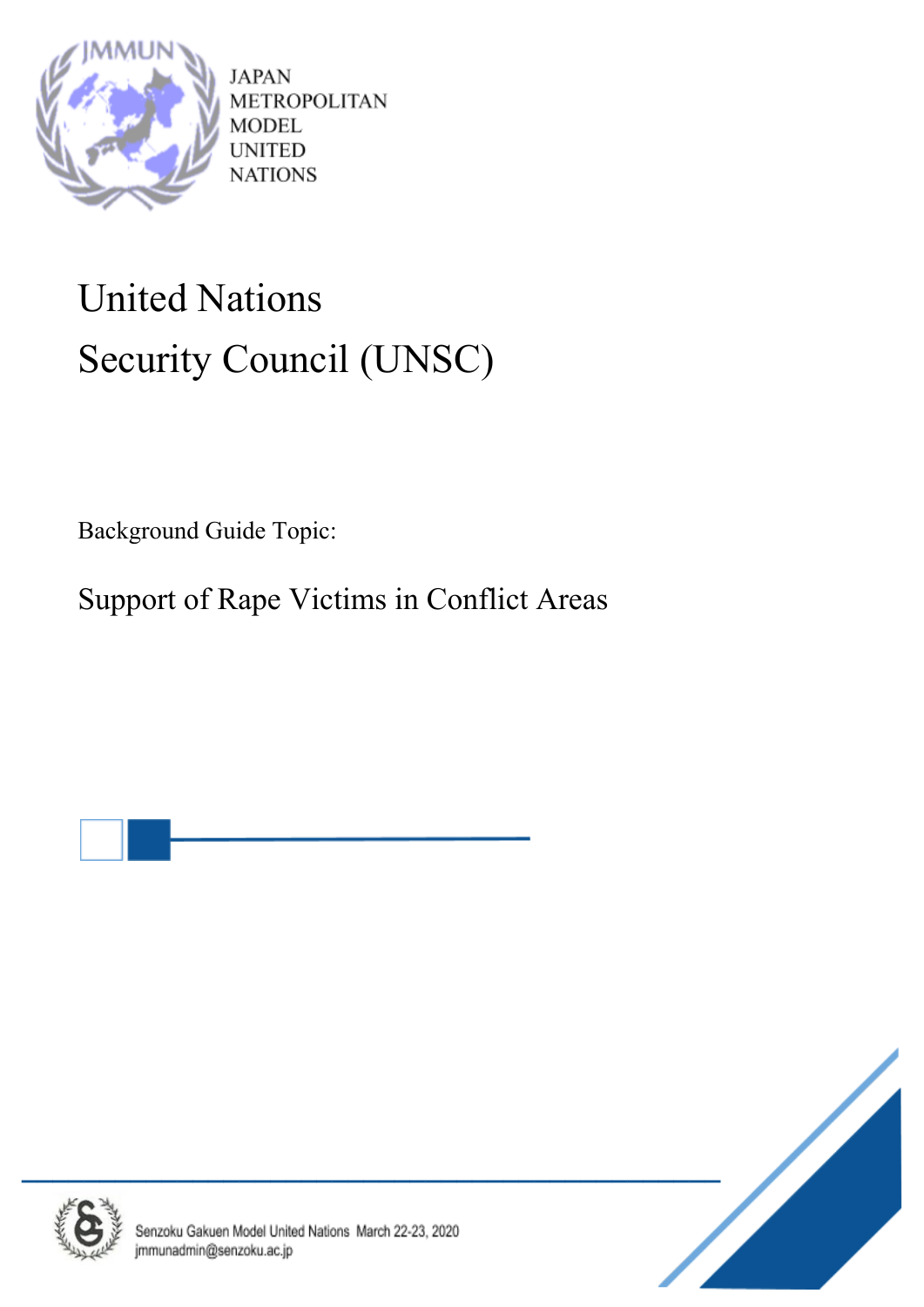## **Special Advanced Background Guide**

### **Director's Note**

Dear Delegates,

Thank you so much for participating in the 6th annual Japan Metropolitan Model United Nations! My name is Yuki Mizumura and I will be the director for this committee. Our topic this year is the support of rape victims in conflict areas — an extremely timely one as many regions around the globe are in conflict today and women and men's rights are infringed as a result of sexual violence. The usage of rape as a means to gain power over innocent civilians is a tactic that has suppressed both male and female victims not only by the hands of their offenders but also by their communities as a result of the social stigma surrounding rape itself. It is important that this alarming issue not be left unaddressed due to such stigma and solutions to combat the physical and psychological trauma that victims face. The speedy prosecution of rape offenders is urgently required as well.

As chair, I hope that each delegate will gain insight into this topic by holding discussions with other delegates, and am excited to hear solutions each country proposes to reconfirm men and women's basic rights. The Special Advanced committee is a new committee starting from this year, and I am looking forward to a fast-paced, animated debate about the topic. See you at the conference!

Sincerely,

Yuki Mizumura Special Advanced Committee, Director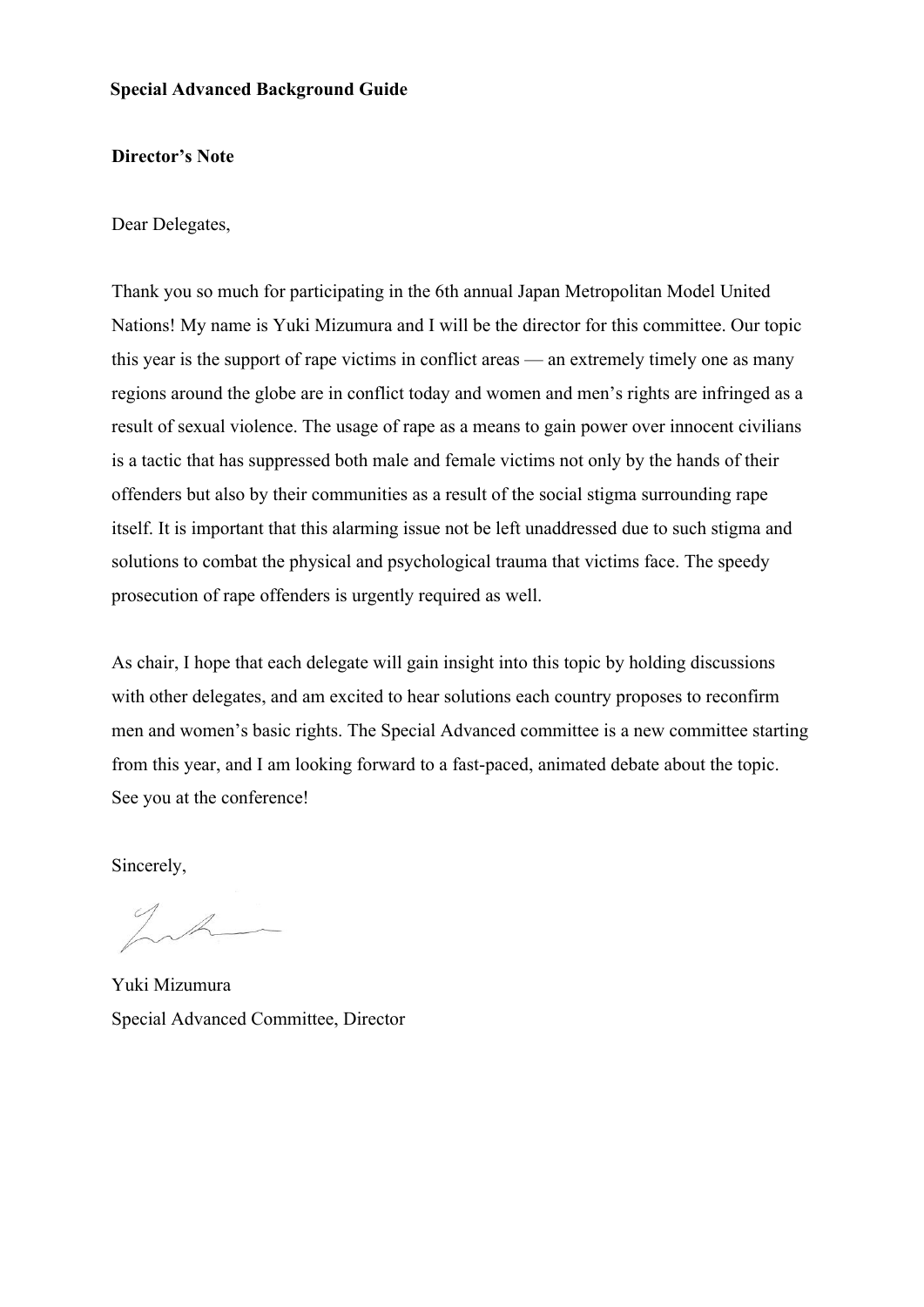#### **History of the Committee**

The United Nations Security Council (UNSC) is the United Nation's most powerful body. Its main function is to "maintain international peace and security in accordance with the principles and purposes of the United Nations"<sup>1</sup> (Functions and Powers), and to "investigate any dispute or situation which might lead to international friction"(Functions and Powers).

The Security Council was established in 1945 at the end of World War II. The Security Council held its first meeting in January 1946 at Church House, Westminster, London. Since its first meeting, the UNSC has taken permanent residence at the United Nations Headquarters in New York City.<sup>2</sup>

During the Cold War, constant disagreements between the United States and the Soviet Union made the Security Council ineffective. One of the notable exceptions to that occurred in June 1950, when the Soviets were boycotting the Security Council over China's UN membership. The absence of The Soviet Union allowed the United States to approve a series of resolutions that authorized the use of military force to support South Korea in the Korean War.

Between the late 1980s and the early 21st century, the Security Council's power grew. Beginning in the late 1980s, the number of peacekeeping operations authorized by the Council increased. From 1948 to 1978, only 13 missions had been authorized, but from 1987 to 2000, around three dozen operations were approved.

In the conflicts of the 21st century, however, the Security Council has been less effective. The most notable example of this is what was called the first genocide of the 21st century. Beginning in 2003, Arab militias backed by the Sudanese government carried out a terror campaign in the region of Darfur. In August 2006, the Security Council authorized the creation and deployment of a peacekeeping force to Darfur. However, the Sudanese government rejected the measure, which made this the first peacekeeping mission to have ever failed to deploy that had been authorized by the

<sup>&</sup>lt;sup>1</sup> "Functions and Powers Security" Council." United Nations, United Nations, [https://www.un.org/securitycouncil/conten](https://www.un.org/securitycouncil/content/functions-and-powers) [t/functions-and-powers](https://www.un.org/securitycouncil/content/functions-and-powers).

<sup>2</sup> "What Is the Security Council? Security Council." United Nations, United Nations, [https://www.un.org/securitycouncil/conten](https://www.un.org/securitycouncil/content/what-security-council) [t/what-security-council](https://www.un.org/securitycouncil/content/what-security-council).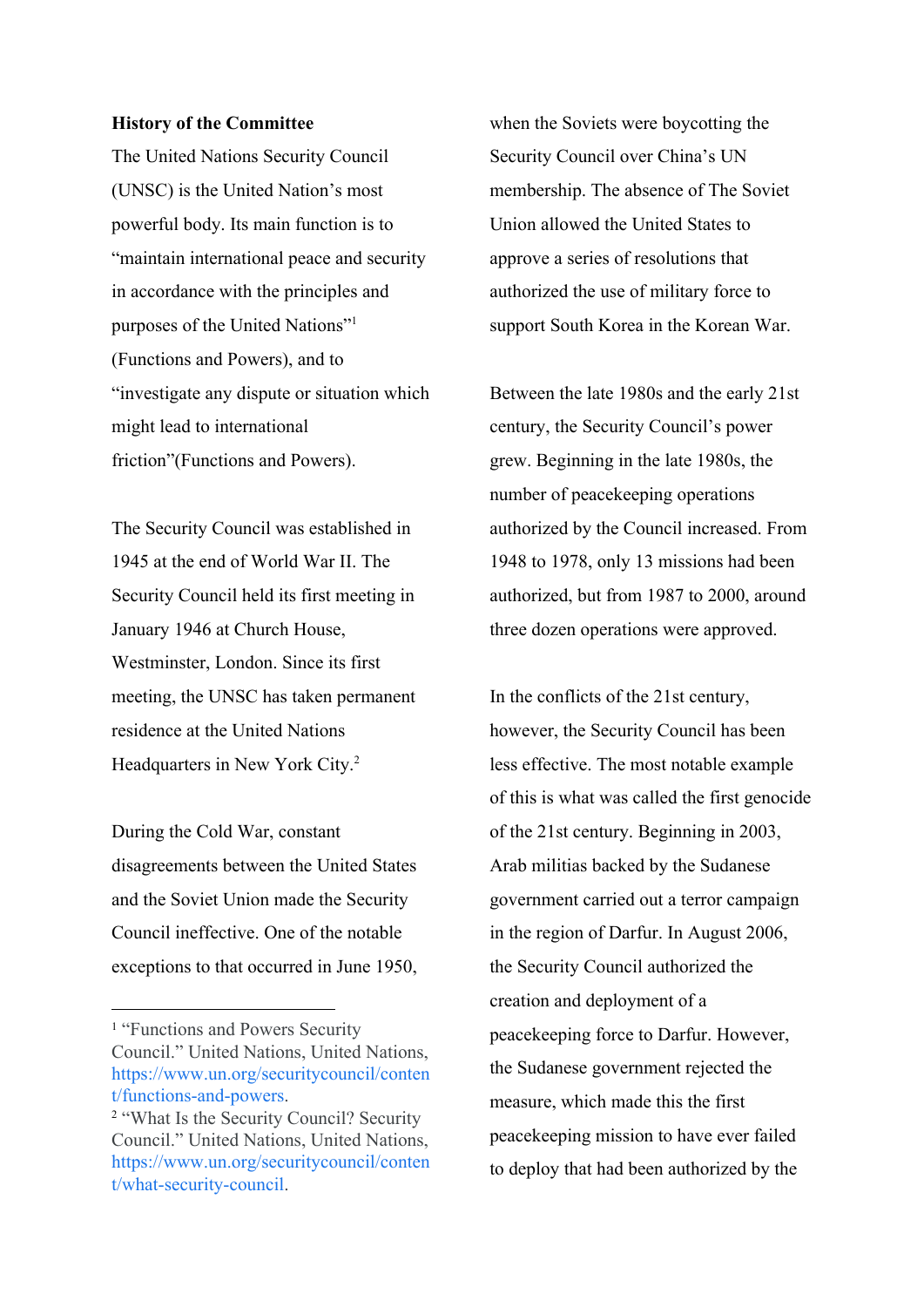UNSC. Later, a compromise was found in a joint peacekeeping force known as the hybrid United Nations/African Union Mission in Darfur (UNAMID), authorized by the Security Council in July, 2007.

The Security Council originally consisted of eleven members: five permanent members ( China, France, the Soviet Union, the United Kingdom, and the United States) and six non-permanent members elected by the UN General Assembly for two-year terms. An amendment to the UN Charter in 1965 increased council membership to fifteen. The non-permanent members are generally chosen to achieve equitable representation among geographic regions, with five members coming from Africa or Asia, one from eastern Europe, two from western Europe, and two from South America.<sup>3</sup>

#### **History of the Topic**

*The Rape of the Sabine Women* In the mid-8th century B.C., the warrior tribe in Rome was facing a shortage of women. In that time, population growth was the most difficult thing to achieve. The Roman leader, Romulus, held a religious festival and invited the neighboring Sabine tribe. At Romulus's signal, the Romans attacked and killed the Sabine men at the festival and carried off the women. They were raped by the Roman men. In the resulting war, the Sabine women called a halt to the hostilities, making allies of the tribes and allowing the Romans to multiply.

## *Columbus and Slavery*

When Italian explorer Christopher Columbus voyaged to the Caribbean in the 1490s, he not only discovered new lands, at least one of his men would document his own rape and torture of an indigenous woman. Carib women were given to the crews by Columbus. When women fought back against their attempted sexual attacks, they took a piece of rope and whipped the women soundly. Columbus' ships sailed back to Europe, carrying more than 1,000 sex-slaves.

# *Sexual Assaults Before the American Civil War*

Many women of color were assaulted by slave owners in the colonies and the United States before the end of the Civil War. Such instances were common and

<sup>3</sup> Britannica, The Editors of Encyclopaedia. "United Nations Security Council." Encyclopædia Britannica, Encyclopædia Britannica, Inc., [https://www.britannica.com/topic/United-](https://www.britannica.com/topic/United-Nations-Security-Council)[Nations-Security-Council](https://www.britannica.com/topic/United-Nations-Security-Council).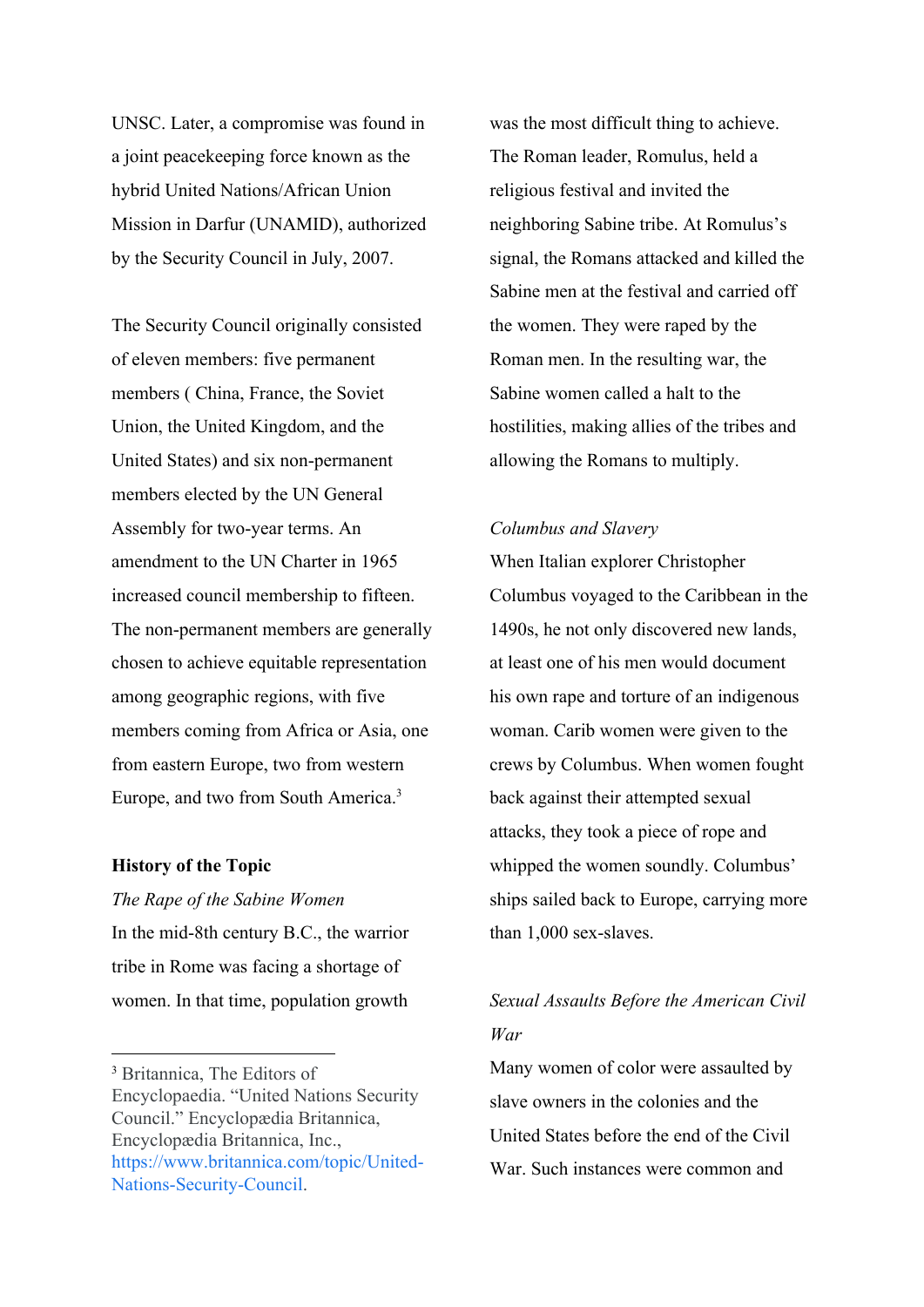wouldn't have been considered assault. In 1662, Virginia's governing body, the House of Burgesses, instituted rules addressing children born of enslaved women, no matter if the father might be a white man, they were slaves. Surviving stories of such assaults only came from escaped or freed slaves, who managed to record them.

## *India Rape Crisis*

Jyoti Singh Pandey was raped in2012. This attracted global outrage and seemed for a time to be the catalyst that would force change on an issue that has long plagued India. However, that effort has faltered. The systemic changes have not yet accompanied the change in law and policy for six years after the rape and murder of Jyoti Singh Pandey. Following the case, the government brought in new laws lengthening prison terms and introducing the death penalty for the rape of girls under 12 years of age. Although there is a lot of focus on punishment, the systemic changes are missing.

## *UN Resolutions*

UNHCR's position is clear, and has been reiterated on a number of occasions by our High Commissioner: sexual misconduct is unjustifiable and must be eradicated from

UNHCR operations. The UN has taken a series of decisive actions over recent years to reinforce mechanisms for preventing and responding to sexual exploitation, abuse and harassment. UNHCR now has a well-established, effective safeguarding team, and a Senior Coordinator was appointed in March 2018 to lead the UNHCR's work on sexual exploitation, abuse and harassment.

## **Health and Care of Victims**

*Effects of Rape on Survivors* Sexual assault leads to several after-effects in survivors with "physical, psychological and social effects"<sup>4</sup> (Mental health and psychosocial support) and affecting not only the survivors themselves but to their society and community. After rape, victims' lives are changed drastically: "women are often unable to care for their children or households, fear leaving their homes, can become socially ostracized and isolated, and may be rejected by their husbands, families, or communities"<sup>5</sup>

<sup>4</sup> Mental Health and Psychosocial Support for Conflict-Related Sexual Violence: Principles and Interventions, World Health Organization, 2012.

<sup>5</sup> The PLoS Medicine Editors. "Rape in War Is Common, Devastating, and Too Often Ignored." PLoS Medicine, US National Library of Medicine, 27 Jan. 2009,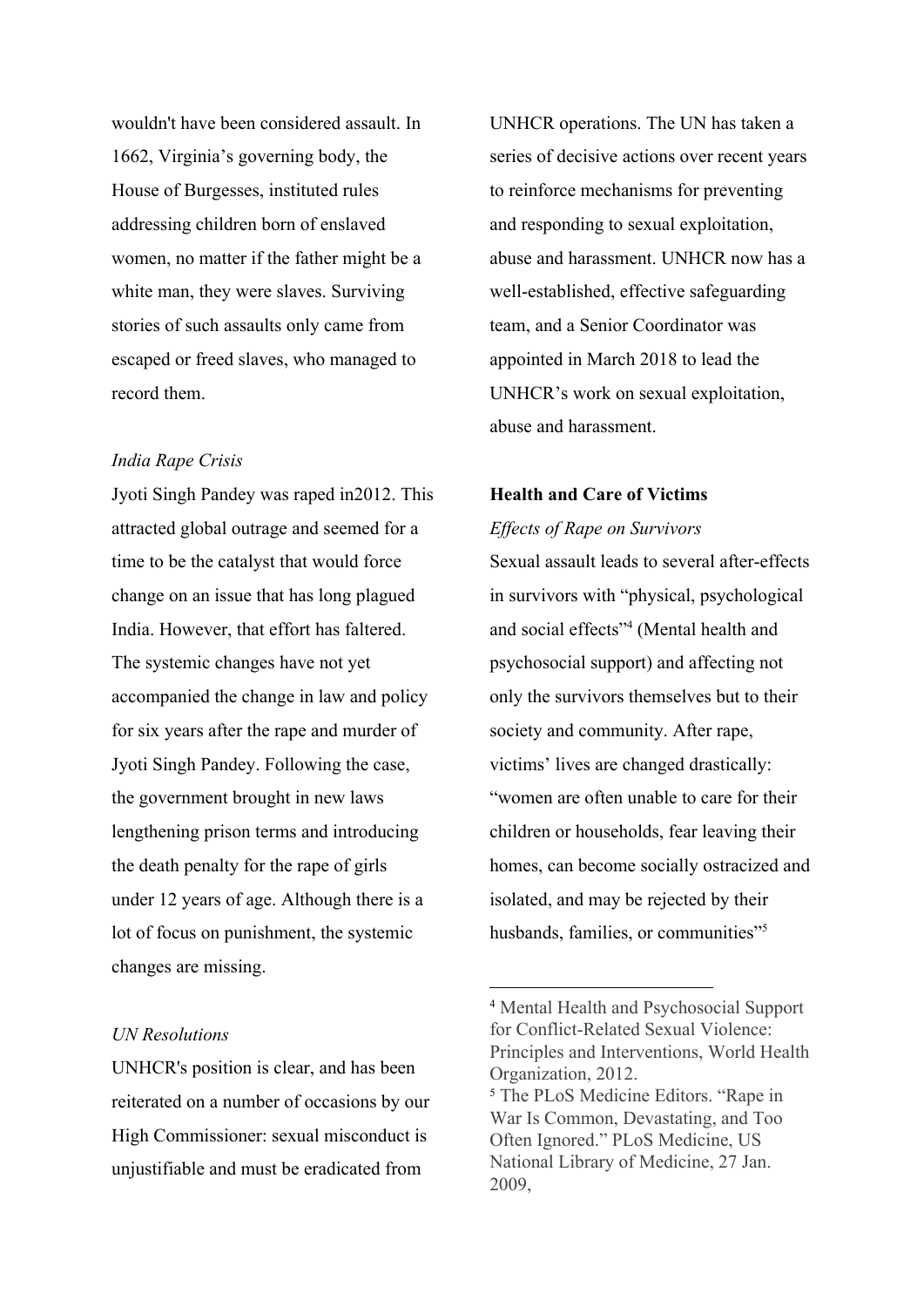(Rape in War) Financially unstable mothers may be unable to care for a child if they not receive an abortion, potentially subjecting the child to poverty. Differing religious beliefs surrounding abortion and rape in nations illustrates the improbability of a uniform solution to this issue and must be adapted reflecting circumstances.

 Physical effects "include sexually transmitted diseases, including HIV, unwanted pregnancies, unsafe abortions, gynaecological problems and physical injuries." (Mental health and psychosocial support) Such victims in conflict areas have less access to immediate medical help, and the social stigma surrounding rape victims can hinder them from seeking help.

Psychologically, rape survivors are more likely to develop "depression, PTSD, substance use disorders, eating disorders, [and] anxiety" and many "report flashbacks of their assault, and feelings of shame, isolation, shock, confusion, and guilt,"<sup>6</sup> (Sexual Assault and Mental Health) regardless of the circumstances of the crime itself, and even with treatment

[https://www.ncbi.nlm.nih.gov/pmc/articles](https://www.ncbi.nlm.nih.gov/pmc/articles/PMC2631054/) [/PMC2631054/](https://www.ncbi.nlm.nih.gov/pmc/articles/PMC2631054/).

such as counseling, "up to 50% of women retain symptoms of stress."<sup>7</sup> (Sexual Violence) Employing counselors and social workers fully equipped to work with such rape victims in conflict areas is undoubtedly necessary. Socially, the victims face "stigma and its sequelae – including social exclusion, discrimination, rejection by family and community, and further poverty." Such exclusion from social contact prevents rapid care towards the survivors. Awareness and education that the fault of rape lies not with the victims but the perpetrators themselves are crucial.

## *Case Study: Nduta*

<sup>7</sup> Foa EB et al. A comparison of exposure therapy, stress inoculation training, and their combination for reducing post-traumatic stress disorder in female assault victims. Journal of Consulting and Clinical Psychology, 1999, 67:194–200. Tarrier N et al. Cognitive therapy or imaginal exposure in the treatment of post-traumatic stress disorder: twelve-month follow-up. British Journal of Psychiatry, 1999, 175:571–575. Kilpatrick DG, Edmonds CN, Seymour AK. Rape in America: a report to the nation. Arlington, VA, National Victim Center, 1992.

<sup>6</sup> "Sexual Assault and Mental Health." Mental Health America, [https://www.mentalhealthamerica.net/cond](https://www.mentalhealthamerica.net/conditions/sexual-assault-and-mental-health) [itions/sexual-assault-and-mental-health](https://www.mentalhealthamerica.net/conditions/sexual-assault-and-mental-health).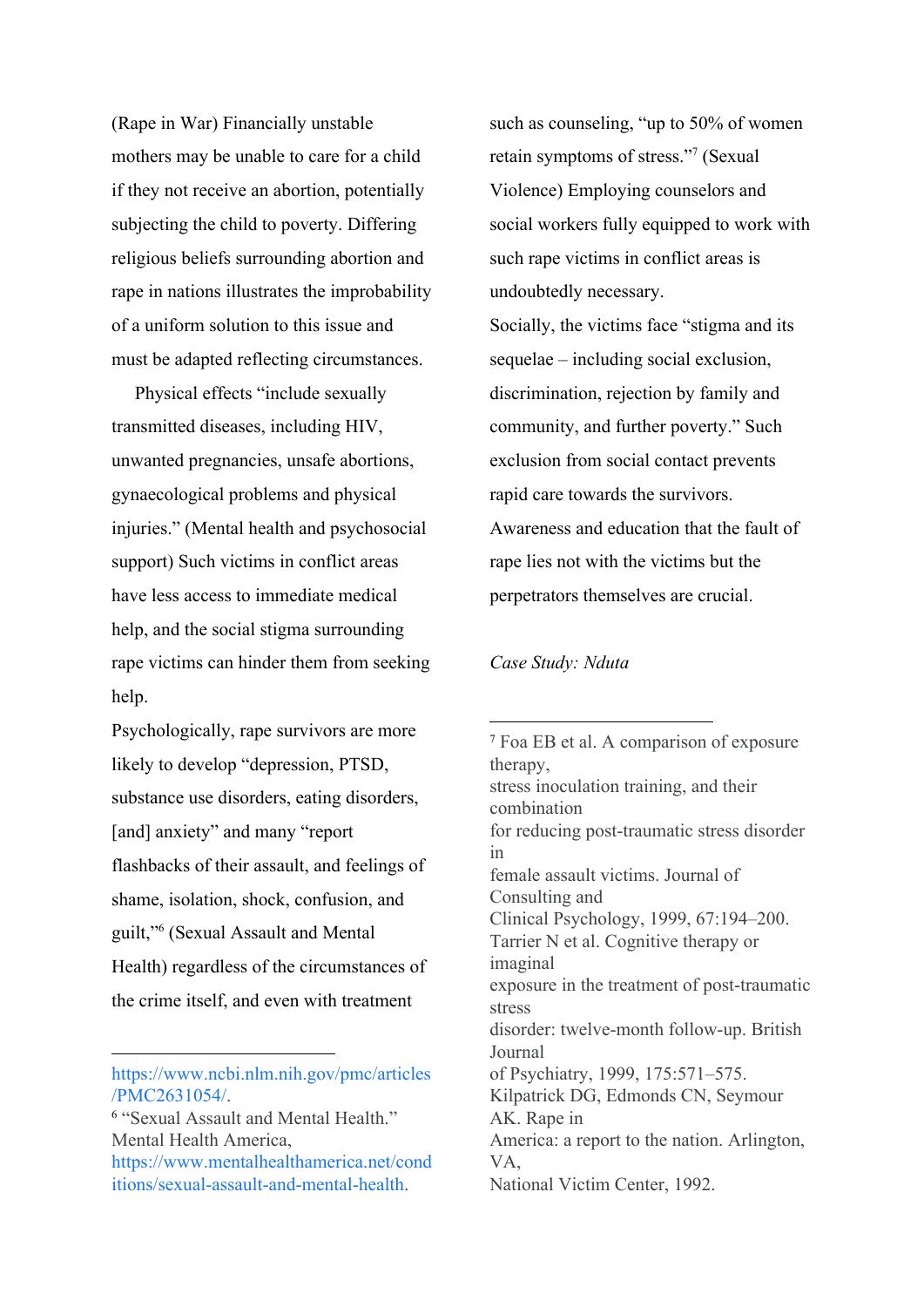In 2016, the Human Rights Watch interviewed 70 rape victims in a Nduta refugee camp aiding Burundi refugees. As a result, the organization discovered that "in many cases women were not identified as rape victims when they arrived at humanitarian transit camps on the Tanzanian side of the border and so did not get emergency care for HIV exposure or emergency contraception," <sup>8</sup>(Burundian women in Tanzanian refugee camps) bringing to light the slow response and the lack of emergency care surrounding the attack itself. Better emergency care and the need of distributing it directly to victims in such conflict areas needs to be addressed urgently. Furthermore, rape is heavily rampant even inside refugee camps; the Nduta refugee camp reported that not only women but also girls were subject to such crimes, occurring "as many as three or four cases a week" at "both inside the camps and in areas outside where they collect firewood or goods for market." (Burundian women in Tanzanian refugee

camps) Victims claim that perpetrators include "other Burundian refugees and Tanzanians." Few of these perpetrators receive justice for their crimes -- as of 2016, out of the five convicted since the Nduta camp opened on October 2015, "four were found not guilty." $9$  (Burundi: Gang Rapes by Ruling Party Youth) Although terribly inadequate, the camp has put in efforts to solve this issue: "they were continuing to train staff at the border points, had stockpiled drugs at the border, and were trying … to encourage women to report sexual violence." However, a lack of funding -- the Nduta refugee camp only received 40 percent of the necessary funding requested from donor countries - and a lack of adequate psychological and trauma care, as evinced by rape victims illustrate an urgent need for better support of victims in not only military areas themselves, but also the presumed shelter of refugee camps.

# *Organizations and UN Branches* **The Refugee Law Project**

The Refugee Law Project works with male rape victims, often hesitant to discuss their

<sup>8</sup> Safe Abortion. "Burundian Women in Tanzanian Refugee Camps Women Experience Pregnancy after Rape." International Campaign for Women's Right to Safe Abortion, 5 Aug. 2016, [https://www.safeabortionwomensright.org/](https://www.safeabortionwomensright.org/burundian-women-in-tanzanian-refugee-camps-women-experience-pregnancy-after-rape/) [burundian-women-in-tanzanian-refugee-ca](https://www.safeabortionwomensright.org/burundian-women-in-tanzanian-refugee-camps-women-experience-pregnancy-after-rape/) [mps-women-experience-pregnancy-after-r](https://www.safeabortionwomensright.org/burundian-women-in-tanzanian-refugee-camps-women-experience-pregnancy-after-rape/) [ape/](https://www.safeabortionwomensright.org/burundian-women-in-tanzanian-refugee-camps-women-experience-pregnancy-after-rape/).

<sup>9</sup> "Burundi: Gang Rapes by Ruling Party Youth." Human Rights Watch, 27 July 2016,

[https://www.hrw.org/news/2016/07/27/bur](https://www.hrw.org/news/2016/07/27/burundi-gang-rapes-ruling-party-youth) [undi-gang-rapes-ruling-party-youth](https://www.hrw.org/news/2016/07/27/burundi-gang-rapes-ruling-party-youth).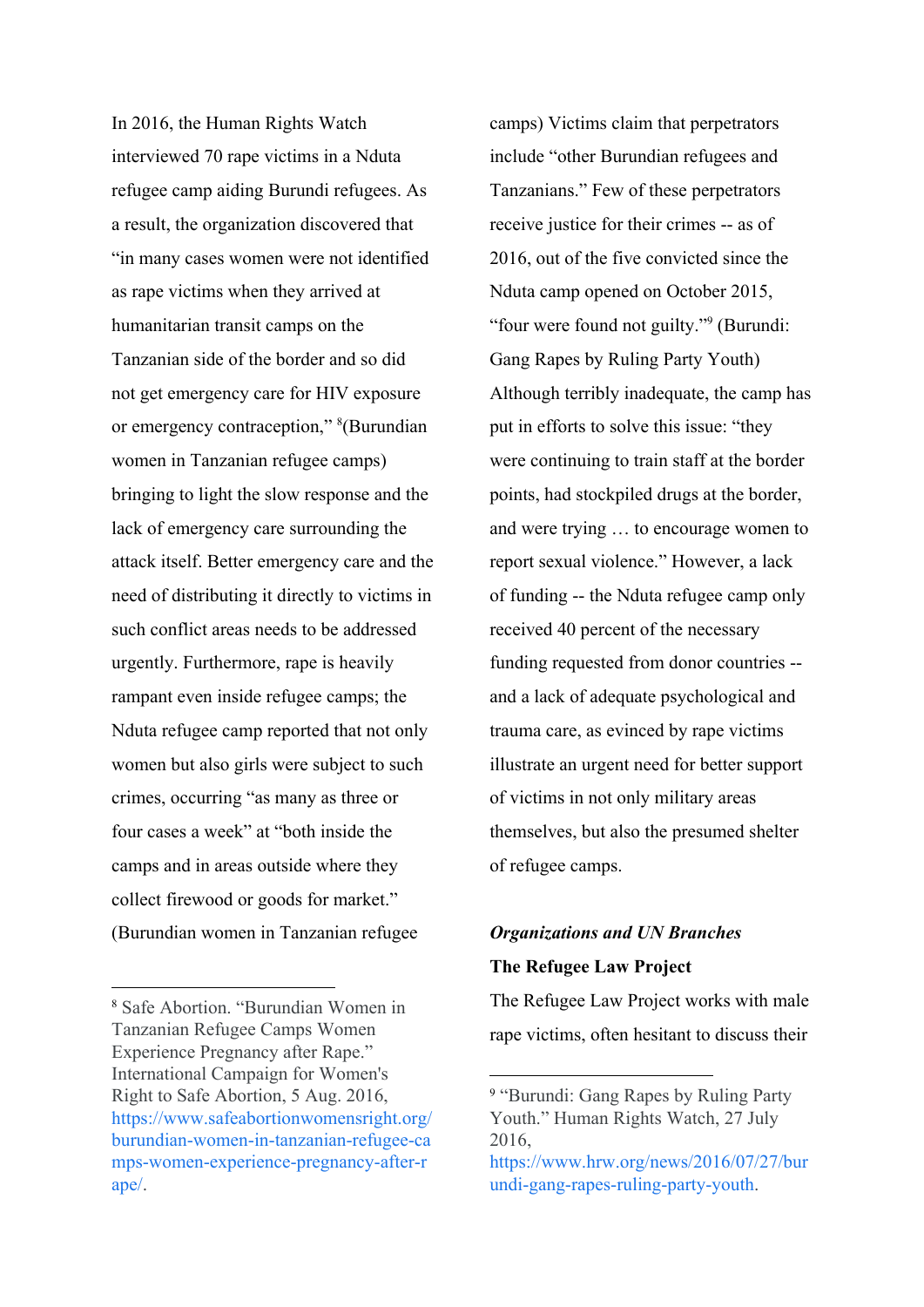experiences for fear of being condemned as homosexual, through "rehabilitation … [the Refugee Law Project handles] medical issues such as anal bleeding before the victims join a support group." $10$  (Male rape survivors fight stigma in Uganda) Chris Dolan, the organizer of the Refugee Law Project, speaks that through a support group, survivors "become more confident about speaking about what happened" and more male victims have begun to discuss their experiences. The Project claims that although they have provided aid for survivors "from Congo, Rwanda, Uganda, Burundi, Somalia, Ethiopia and Eritrea … the majority are from the Democratic Republic of Congo" as of 2013. However, male rape victims are disregarded or at times dismissed: "Many of the victims who spoke to Al Jazeera at the conference said when they reported the experiences to doctors or policemen they were not believed, and some were even told that male rape does not exist." (Male rape survivors fight stigma in Uganda) Both male and female rape need to be brought to attention.

## **The International Review of the Red Cross**

The International Review of the Red Cross endorses "over forty programmes" that aim to help not only the rape survivors themselves but also their communities as a result of rape. Such programmes "provide mental health and psychosocial support (MHPSS) to victims of sexual violence, as well as families of missing persons, detainees, and other victims of violence."<sup>11</sup> (After sexual violence: Paths to recovery) and operates mostly in Sub-Saharan Africa, although "future programs will be developed in South Sudan, Lebanon and Mexico."

## UN Action

The UN Action Against Sexual Violence (UN Action) represents thirteen UN organizations -- including UNWOMEN, UNICEF, and UNHCR -- aimed to eradicate sexual violence and is also linked to numerous NGOs. UN Action introduces three main goals to achieve its goal: Country Level Action, in which the organization collaborates with UN Country Teams and Peacekeeping Operations to further capacity building;

<sup>10</sup> Natabaalo, Grace. "Male Rape Survivors Fight Stigma in Uganda." Al Jazeera, Al Jazeera Media Network, 12 Apr. 2013, [https://www.aljazeera.com/indepth/feature](https://www.aljazeera.com/indepth/features/2013/04/2013411111517944475.html) [s/2013/04/2013411111517944475.html.](https://www.aljazeera.com/indepth/features/2013/04/2013411111517944475.html)

<sup>11</sup> "After Sexual Violence: Paths to Recovery." International Committee of the Red Cross, 9 Sept. 2015.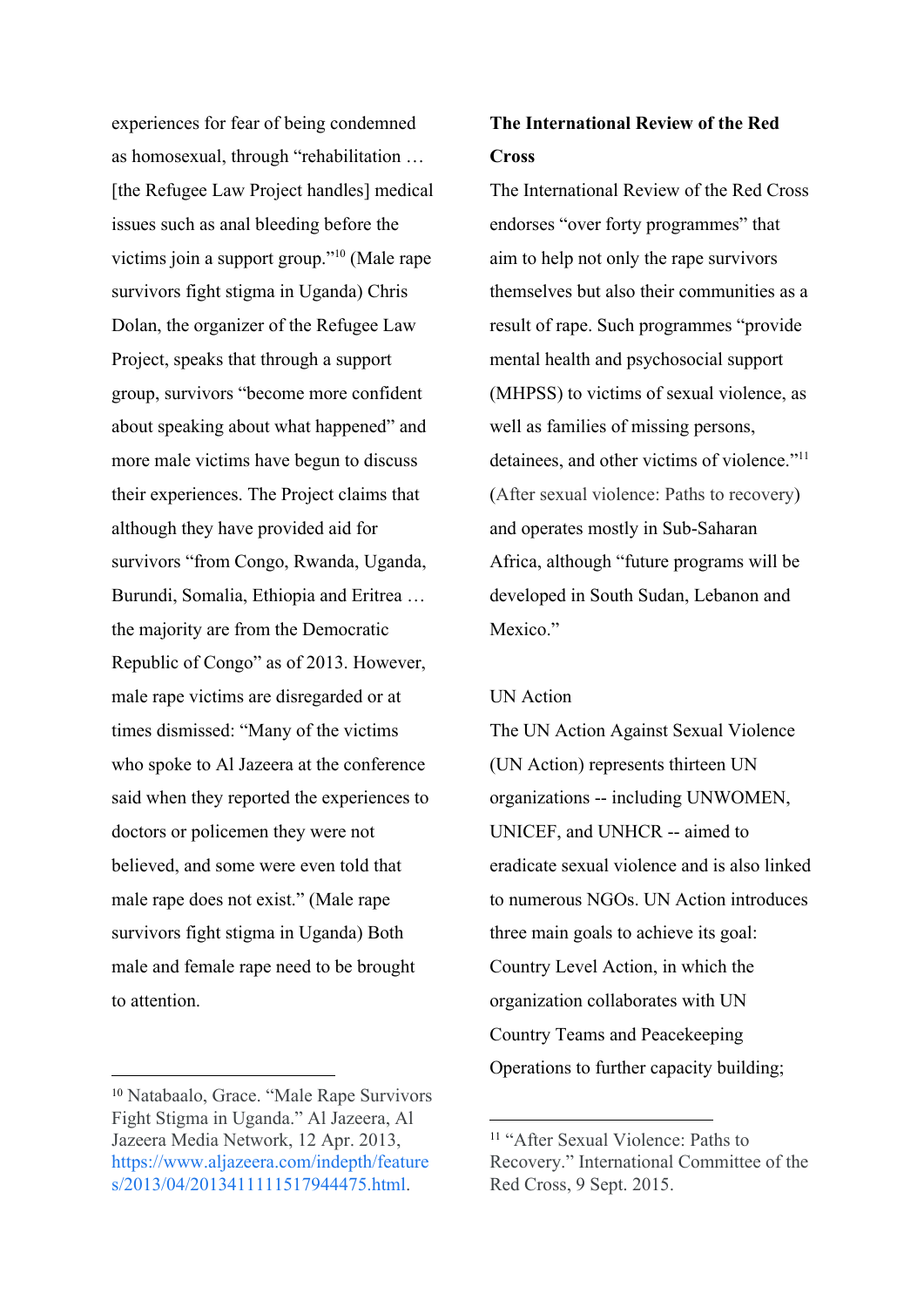Advocating for Action, raising awareness to directly address sexual violence on a global level; and Learning by Doing, where UN Action creates "a knowledge hub" regarding sexual violence. $^{12}$  (About UN Action)

## **Prosecution and Legislation**

*Prosecution of Rape in War*

Violence against women in warzones situations assumes many forms. Rape has been used as a war tactic for a long time, and rape is one of the only ways in which women are directly targeted. While other abuses, such as murder, have been prosecuted as war crimes, rape has, until recently, been downplayed as an unfortunate side effect of sending men to war. Because of this, rape was only prosecuted as a crime against humanity in 1998 by the International Criminal Tribunal, following the discovery of the rape camps used by Serb soldiers during the Bosnian war. $^{13}$  The first conviction issued by the International Criminal Court was in 2016, when it held Congo's Jean-Pierre Bemba responsible for rape

and murder in the Central African Republic.<sup>14</sup>

All war crimes and crimes against humanity can be extremely difficult to investigate and to prosecute. Gathering evidence during any situations where periods of open hostility or even genocide is an extremely challenging task, if not impossible. Patricia [S](https://www.opensocietyfoundations.org/people/patricia-sellers)ellers, a prominent international criminal attorney and special adviser for prosecution strategies to the prosecutor of the International Criminal Court, says that "in reality, the sexual assault victim or survivor might also have been subjected to multiple war crimes or crimes against humanity. The sexual assault investigation and prosecution, therefore, usually takes place within the context of the pursuit of other crimes. To claim that sexualized violence crimes are too difficult is a self-defeating proposition that might, and usually does, weaken the

<sup>&</sup>lt;sup>12</sup> "About UN Action." Stop Rape Now, <http://www.stoprapenow.org/about/>. <sup>13</sup> The Secret War Crime, Aryn Baker, Time, <https://time.com/war-and-rape/>

<sup>14</sup> Lazareva, Inna. "Nobel Laureate Urges End to Impunity on Rape as Weapon of War." Reuters, Thomson Reuters, 19 Oct. 2018,

[https://www.reuters.com/article/us-nobel-p](https://www.reuters.com/article/us-nobel-prize-peace-congo-interview/nobel-laureate-urges-end-to-impunity-on-rape-as-weapon-of-war-idUSKCN1MT1O1) [rize-peace-congo-interview/nobel-laureate](https://www.reuters.com/article/us-nobel-prize-peace-congo-interview/nobel-laureate-urges-end-to-impunity-on-rape-as-weapon-of-war-idUSKCN1MT1O1) [-urges-end-to-impunity-on-rape-as-weapo](https://www.reuters.com/article/us-nobel-prize-peace-congo-interview/nobel-laureate-urges-end-to-impunity-on-rape-as-weapon-of-war-idUSKCN1MT1O1) [n-of-war-idUSKCN1MT1O1.](https://www.reuters.com/article/us-nobel-prize-peace-congo-interview/nobel-laureate-urges-end-to-impunity-on-rape-as-weapon-of-war-idUSKCN1MT1O1)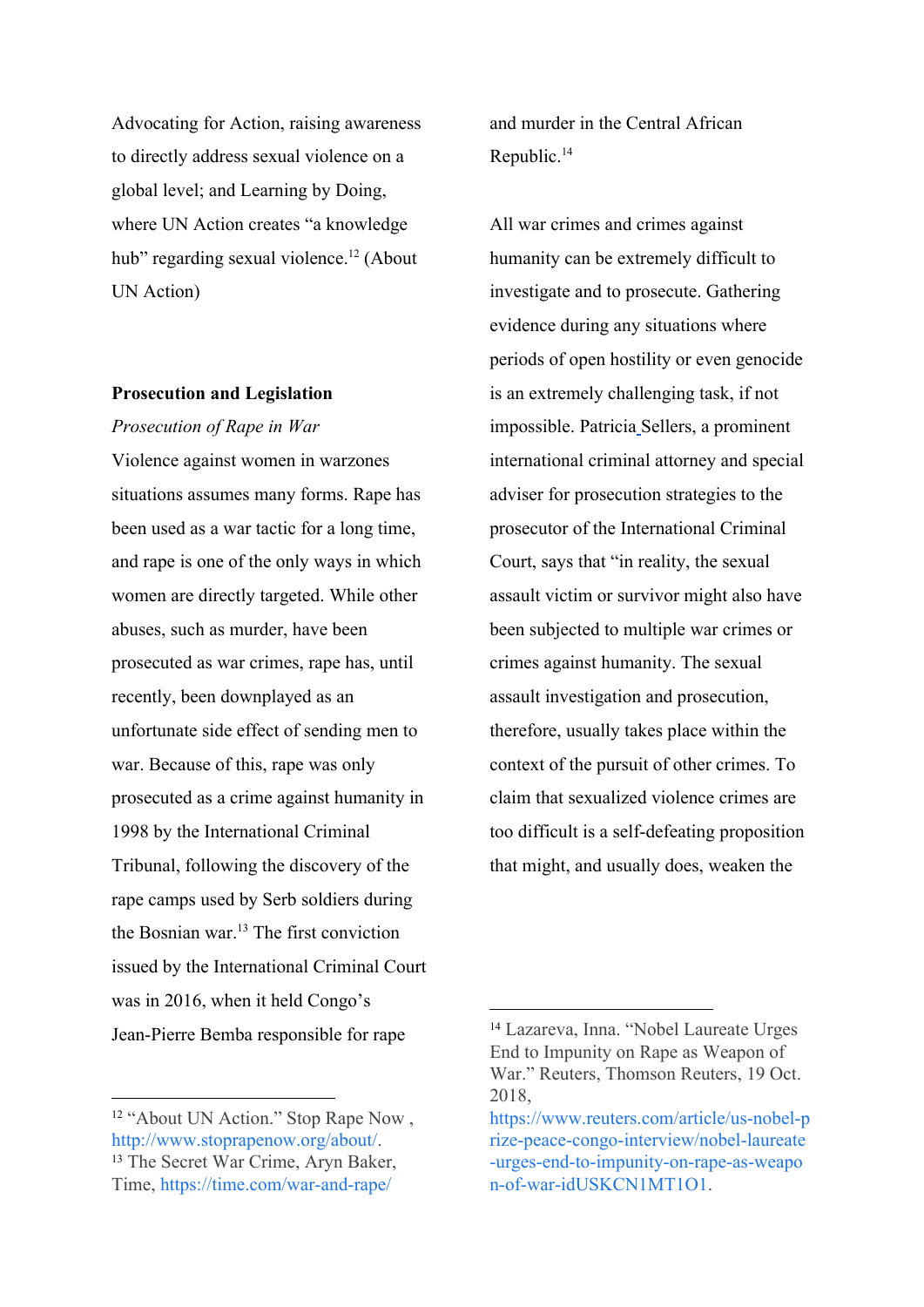overall case."<sup>15</sup> (When Rape Became a War Crime)

During the past two decades, the acknowledgement of rapes in war, among other conflict-related sexualized violence as international crimes, has dramatically advanced. However, only an extremely small percentage of the sexual crimes upon females and males has ever been investigated or charged.

## *The Lieber Codes*

The Lieber Codes were developed in 1862 and published in 1863 by Abraham Lincoln during the Civil War originally as a war code for the North specifying the punishments for offences by Francis Lieber, a German professor. Although rape was discussed very little in that period, rape of enslaved African-American women was especially rampant throughout the region. However, three clauses in the Lieber Code addressed rape, one of which specified the punishment of such sexual violence:

"The United States acknowledge and protect, in hostile countries occupied by them, religion and morality; strictly private property; the persons of the inhabitants, especially those of women: and the sacredness of domestic relations. Offenses to the contrary shall be rigorously punished." (Article 37) "all rape … [is] prohibited under the penalty of death, or such other severe punishment as may seem adequate for the gravity of the offense.

A soldier, officer or private, in the act of committing such violence, and disobeying a superior ordering him to abstain from it, may be lawfully killed on the spot by such superior." (Article 44) "Crimes punishable by all penal codes, such as arson, murder, maiming, assaults, highway robbery, theft, burglary, fraud, forgery, and rape, if committed by an American soldier in a hostile country against its inhabitants, are not only punishable as at home, but in all cases in which death is not inflicted, the severer punishment

<sup>15</sup> Paterson, Kerry K. "When Rape Became a War Crime (Hint: It's Not When You Think)." Women's Media Center, [http://www.womensmediacenter.com/wom](http://www.womensmediacenter.com/women-under-siege/when-rape-became-a-war-crime-hint-its-not-when-you-think1) [en-under-siege/when-rape-became-a-war-c](http://www.womensmediacenter.com/women-under-siege/when-rape-became-a-war-crime-hint-its-not-when-you-think1) [rime-hint-its-not-when-you-think1](http://www.womensmediacenter.com/women-under-siege/when-rape-became-a-war-crime-hint-its-not-when-you-think1).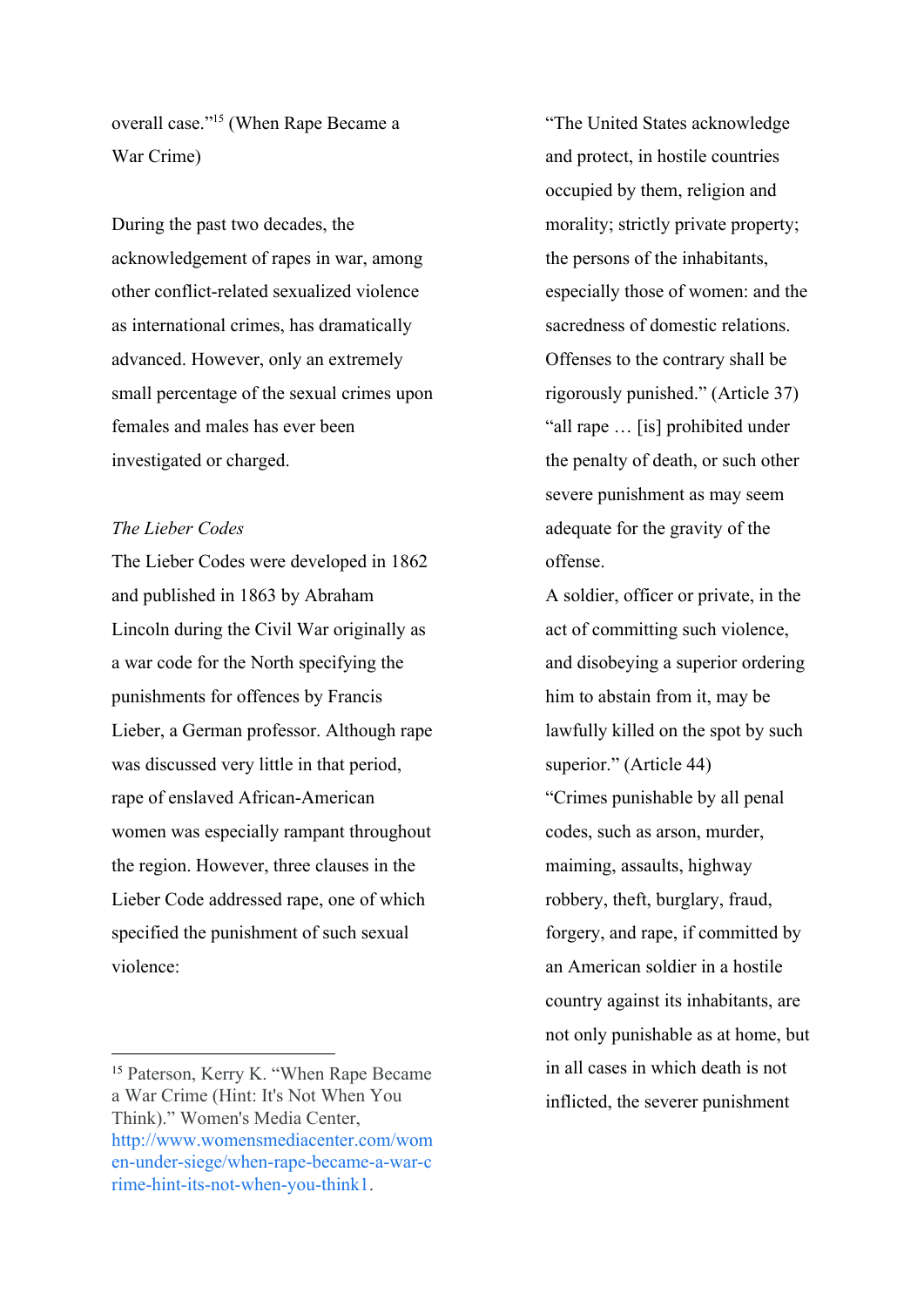shall be preferred."<sup>16</sup> (Article 47, "General Orders No. 100 : The Lieber Code.")

Thanks to the Lieber Code, the U.S was effectively able to "[govern] the United States throughout the latter half of the Civil War and through the First World War."<sup>17</sup> ([The Lieber Code\)](http://historyrevived.blogspot.com/2013/04/the-lieber-code.html) The success of the Lieber Code formed the basis -- almost an exact copy -- of the Geneva Convention in 1864, where European world leaders convened to discuss the foundation of basic human rights.

## *The Tokyo War Crimes Trials*

Following World War II in 1945-46, the Tokyo War Crimes Trials, also known as the International Military Tribunal for the Far East, "charged rape as an offense"<sup>18</sup> (Treatment of Sexual Violence in International Law)

## *World War II*

The first significant international court case where rape was prosecuted as a war crime

was after World War II. "While postwar courts such as the International Military Tribunal in Nuremberg heard evidence of rape being committed, the actual crime of rape was missing from the tribunal's charter and not mentioned within the definition of a crime against humanity."<sup>19</sup> (Rape as As a Weapon of War) Some of the members of the Imperial Japanese Army were charged with failing to prevent rape during the Nanking Massacre (also known as the Rape of Nanking), which made headlines in The New York Times, which read: "For First Time, Court Defines Rape as War Crime"<sup>20</sup>. (For First Time, Court Defines Rape as War Crime) "This historic ruling included "the indictment of eight Bosnian Serb military and police officers for their connection with the rapes of Muslim women during the war in Bosnia (April 1992 through December 1994.) This historic ruling,

<sup>16</sup>"General Orders No. 100 : The Lieber Code." Avalon Project - General Orders No. 100 : The Lieber Code,

[avalon.law.yale.edu/19th\\_century/lieber.as](http://avalon.law.yale.edu/19th_century/lieber.asp#sec2) [p#sec2](http://avalon.law.yale.edu/19th_century/lieber.asp#sec2).

<sup>&</sup>lt;sup>17</sup> "The Lieber Code." History Revived, 1 May 2013,

[historyrevived.blogspot.com/2013/04/the-l](http://historyrevived.blogspot.com/2013/04/the-lieber-code.html) [ieber-code.html.](http://historyrevived.blogspot.com/2013/04/the-lieber-code.html)

<sup>18</sup> "Treatment of Sexual Violence in International Law." Women's Initiatives for Gender Justice,

[iccwomen.org/resources/crimeschart.html](http://iccwomen.org/resources/crimeschart.html).

<sup>&</sup>lt;sup>19</sup> "Rape As a Weapon of War." Facing History and Ourselves,

[https://www.facinghistory.org/nanjing-atro](https://www.facinghistory.org/nanjing-atrocities/judgment-memory-legacy/rape-weapon-war) [cities/judgment-memory-legacy/rape-weap](https://www.facinghistory.org/nanjing-atrocities/judgment-memory-legacy/rape-weapon-war) [on-war](https://www.facinghistory.org/nanjing-atrocities/judgment-memory-legacy/rape-weapon-war).

<sup>20</sup> The New York Times, The New York Times,

[https://archive.nytimes.com/www.nytimes.](https://archive.nytimes.com/www.nytimes.com/specials/bosnia/context/0628warcrimes-tribunal.html) [com/specials/bosnia/context/0628warcrim](https://archive.nytimes.com/www.nytimes.com/specials/bosnia/context/0628warcrimes-tribunal.html) [es-tribunal.html.](https://archive.nytimes.com/www.nytimes.com/specials/bosnia/context/0628warcrimes-tribunal.html)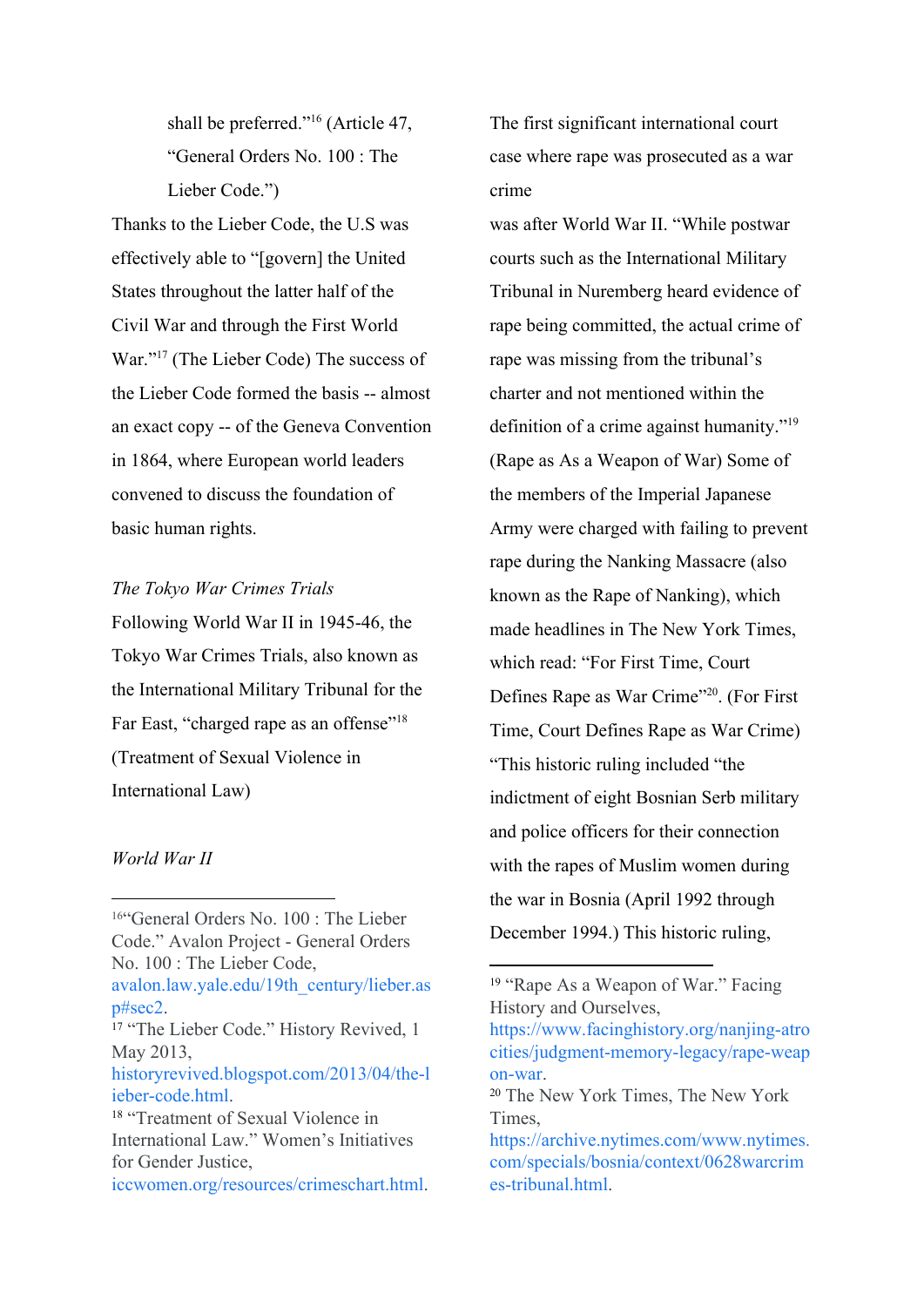heard at the International Criminal Tribunal for the former Yugoslovia (ICTY), was a landmark in the efforts to prevent and prosecute sexual violence during war. It was the first international tribunal to try a case exclusively for charges of sexual violence and was being prosecuted as a crime against humanity."<sup>21</sup> (Rape as a Weapon of War)

## *Security Council Resolution 1820*

The resolution created by the Security Council in 2008 stated that "rape and other forms of sexual violence can constitute a war crime, a crime against humanity, or a constitutive act with respect to genocide".  $22$  (Resolution 1820)

## **Prevention of rape in war**

*Prosecution as a form of prevention* While rape is often common in war zones, "a significant percentage of both armies and rebel groups in recent civil wars were, surprisingly, not reported to have raped

<sup>21</sup>"Rape As a Weapon of War." Facing History and Ourselves,

civilians."<sup>23</sup>(How to Counter Rape During War) This is mainly due to the type of commanders. Some commanders use rape as a strategic assault on a specific target, or tolerate it, while others prohibit rape. One of the examples for the latter is the Tamil Tigers in Sri Lanka. The Tamil Tigers, "while otherwise very violent during their insurgency in the 1980s and '90s, closely monitored their troops and brutally punished the few soldiers who raped." (How to Counter Rape During War) Zainab Bangura, UN Special Representative on Sexual Violence in Conflict, says that making the price for rape expensive for the perpetrator is one effective way to reduce rape. This "[means] they will be prosecuted and imprisoned, they will never be integrated into state security forces or allowed to work for the state, and they will be named and shamed in the community."<sup>24</sup> (Changing the equation: prosecution as

[https://www.facinghistory.org/nanjing-atro](https://www.facinghistory.org/nanjing-atrocities/judgment-memory-legacy/rape-weapon-war) [cities/judgment-memory-legacy/rape-weap](https://www.facinghistory.org/nanjing-atrocities/judgment-memory-legacy/rape-weapon-war) [on-war](https://www.facinghistory.org/nanjing-atrocities/judgment-memory-legacy/rape-weapon-war).

<sup>22</sup> Resoultion 1820, United Nations Security Council,

[https://www.securitycouncilreport.org/atf/](https://www.securitycouncilreport.org/atf/cf/%7B65BFCF9B-6D27-4E9C-8CD3-CF6E4FF96FF9%7D/CAC%20S%20RES%201820.pdf) [cf/%7B65BFCF9B-6D27-4E9C-8CD3-CF](https://www.securitycouncilreport.org/atf/cf/%7B65BFCF9B-6D27-4E9C-8CD3-CF6E4FF96FF9%7D/CAC%20S%20RES%201820.pdf) [6E4FF96FF9%7D/CAC%20S%20RES%2](https://www.securitycouncilreport.org/atf/cf/%7B65BFCF9B-6D27-4E9C-8CD3-CF6E4FF96FF9%7D/CAC%20S%20RES%201820.pdf) [01820.pdf](https://www.securitycouncilreport.org/atf/cf/%7B65BFCF9B-6D27-4E9C-8CD3-CF6E4FF96FF9%7D/CAC%20S%20RES%201820.pdf)

<sup>&</sup>lt;sup>23</sup> "How to Counter Rape During War." The New York Times, The New York Times, 28 Oct. 2015,

[https://www.nytimes.com/2015/10/29/opin](https://www.nytimes.com/2015/10/29/opinion/how-to-counter-rape-during-war.html) [ion/how-to-counter-rape-during-war.html.](https://www.nytimes.com/2015/10/29/opinion/how-to-counter-rape-during-war.html) <sup>24</sup> Tickle, Louise. "Changing the Equation: Prosecution as Prevention of War Rape." The Guardian, Guardian News and Media, 10 June 2013,

[https://www.theguardian.com/global-devel](https://www.theguardian.com/global-development-professionals-network/2013/jun/07/prosecution-prevent-war-rape) [opment-professionals-network/2013/jun/0](https://www.theguardian.com/global-development-professionals-network/2013/jun/07/prosecution-prevent-war-rape) [7/prosecution-prevent-war-rape](https://www.theguardian.com/global-development-professionals-network/2013/jun/07/prosecution-prevent-war-rape).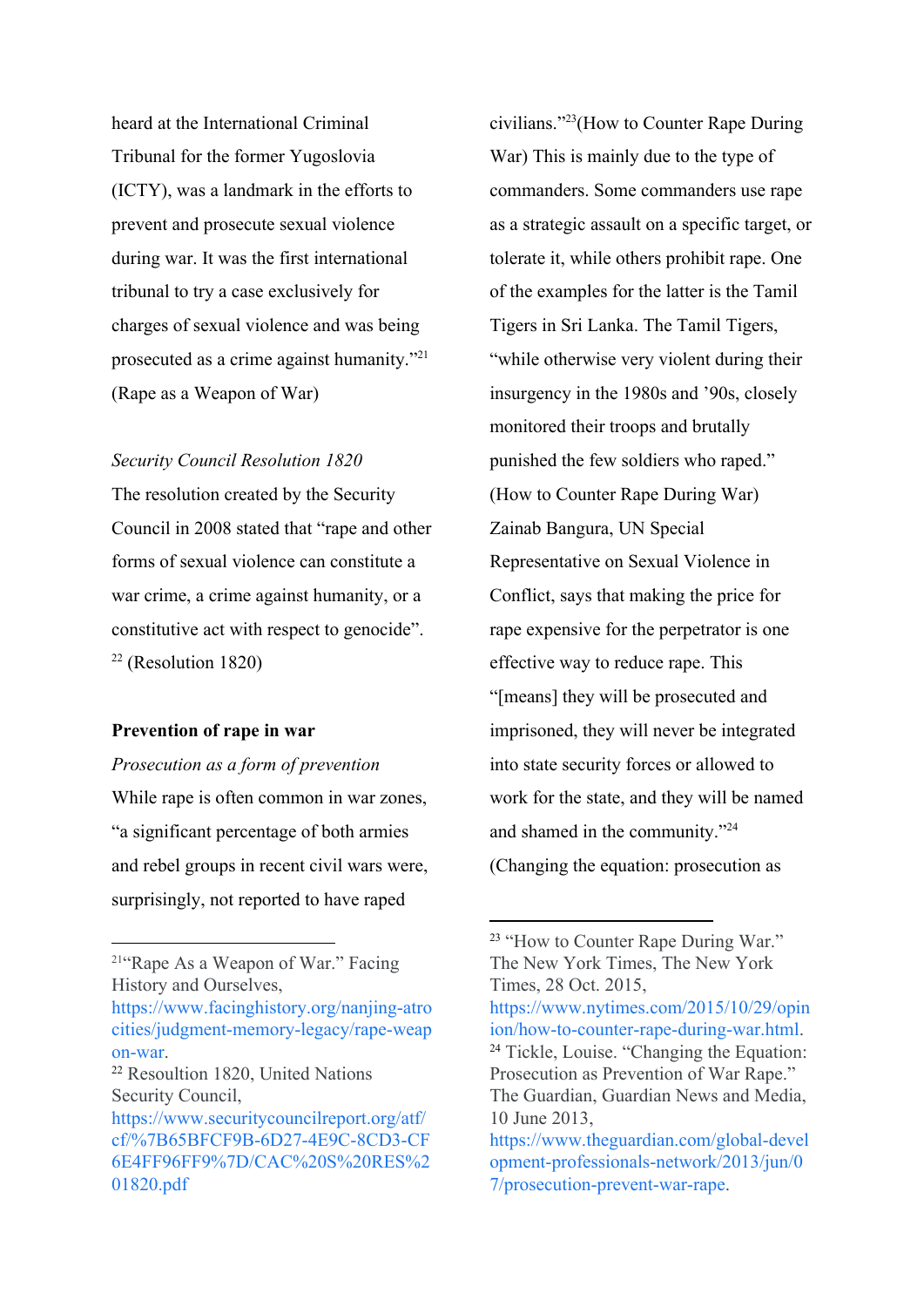prevention of war rape) Another way to prevent rape is to publicly name and shame armies who have raped, "a tactic that research shows significantly ameliorated the severity of genocides and state-sponsored killing in the last several decades."(How to Counter Rape During War) If a soldier or a commander is publicly identified as a rapist, the shame and threat to their reputation could prevent peers from raping.

## *Prevention through education*

Another example of an army which prohibited rape is the Farabundo Martí National Liberation Front in El Salvador. The commanders required their soldiers to attend classes that emphasized the group's ideology which prohibited the abuse of civilians. While rapes where rare and infrequent, after the classes began, it virtually stopped.

Putting an end to the impunity that surrounds rape during wartime requires more then implementing laws to prosecute rapists. To end wartime rape also means tackling the history of silence and shame that surrounds rape victims. In many countries affected by wartime rape, from the Democratic Republic of Congo to Libya, there is a cultural stigma against rape survivors. The stigma surrounding rape is so strong that "many are ostracized from their communities, disowned by their husbands, prosecuted for illegal sexual activity or pregnancy, or even murdered by their own families to restore "honor" in the wake of their sexual assault."<sup>25</sup> (What are the solutions to wartime rape?) This stigma makes it difficult for rape victims to come forward to seek help or take legal action. Often, the victims suffer in silence. This silence only adds to the culture of impunity surrounding wartime sexual violence.

While this cycle of silence and violence seems inescapable, there is a proven method of ending this vicious cycle. Former UN Peacekeeping Commander Patrick Cammaert describes how mobile cinemas were take from a village to another, showing films about sexual violence denouncing rape as an unacceptable crime that should be properly prosecuted. Cammert stated that "If local women know that rape need not be suffered silently, with impunity for the perpetrators, they can begin to work against the problem, too."

<sup>25</sup> Bates, Laura. "What Are the Solutions to Wartime Rape?" Women's Media Center, [http://www.womensmediacenter.com/wom](http://www.womensmediacenter.com/women-under-siege/what-are-the-solutions-to-wartime-rape) [en-under-siege/what-are-the-solutions-to](http://www.womensmediacenter.com/women-under-siege/what-are-the-solutions-to-wartime-rape)[wartime-rape](http://www.womensmediacenter.com/women-under-siege/what-are-the-solutions-to-wartime-rape).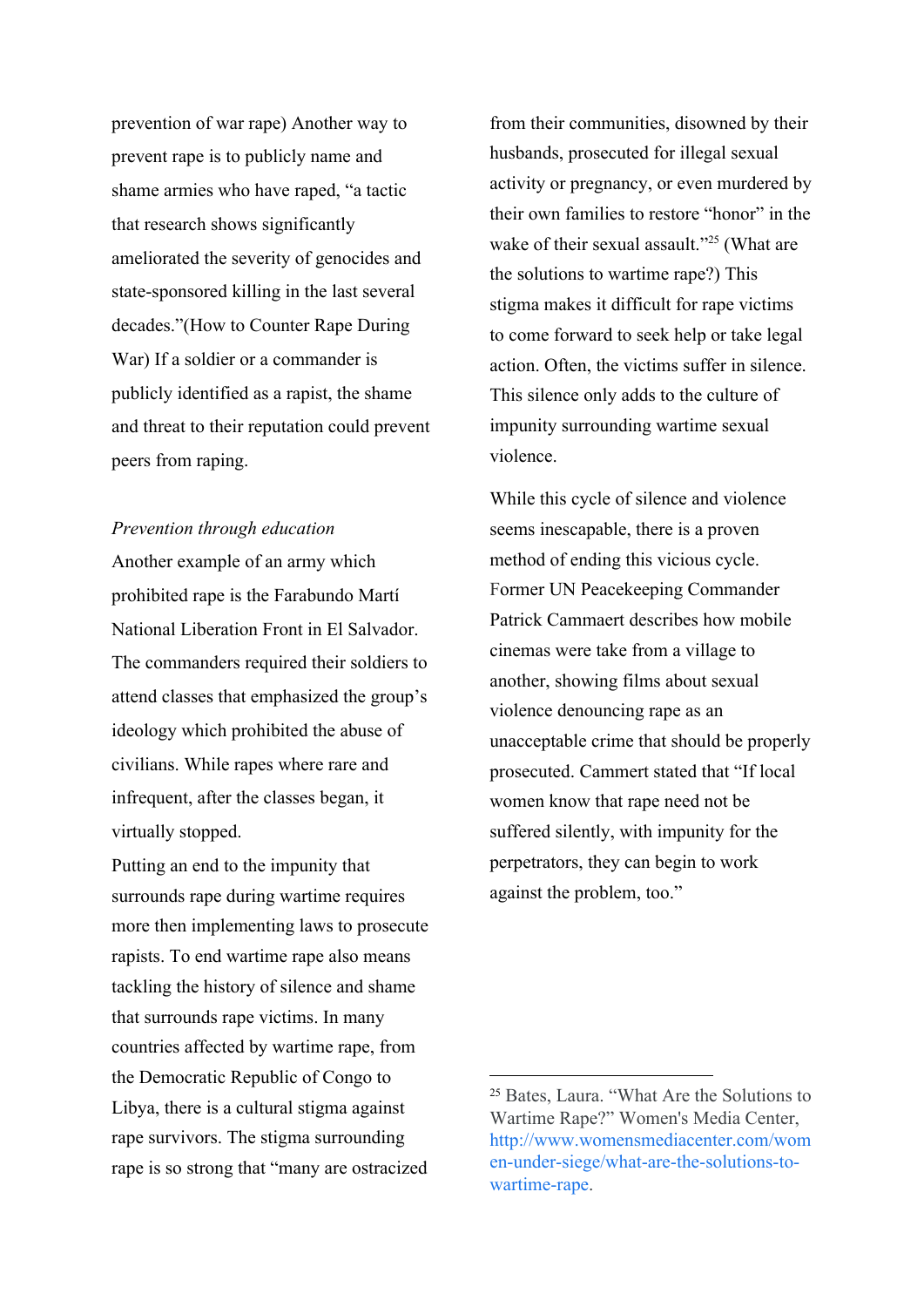## **Questions to Consider**

What are some steps that are/can be taken to lower the number of wartime rape in your country? What is the penalty for rape in your country? How does your country educate about rape in schools? How does your country provide asylum for the rape survivors? What does your country do to support organizations that work to treat rape survivors?

## **Works Cited**

"About UN Action." Stop Rape Now , [http://www.stoprapenow.org/about/.](http://www.stoprapenow.org/about/)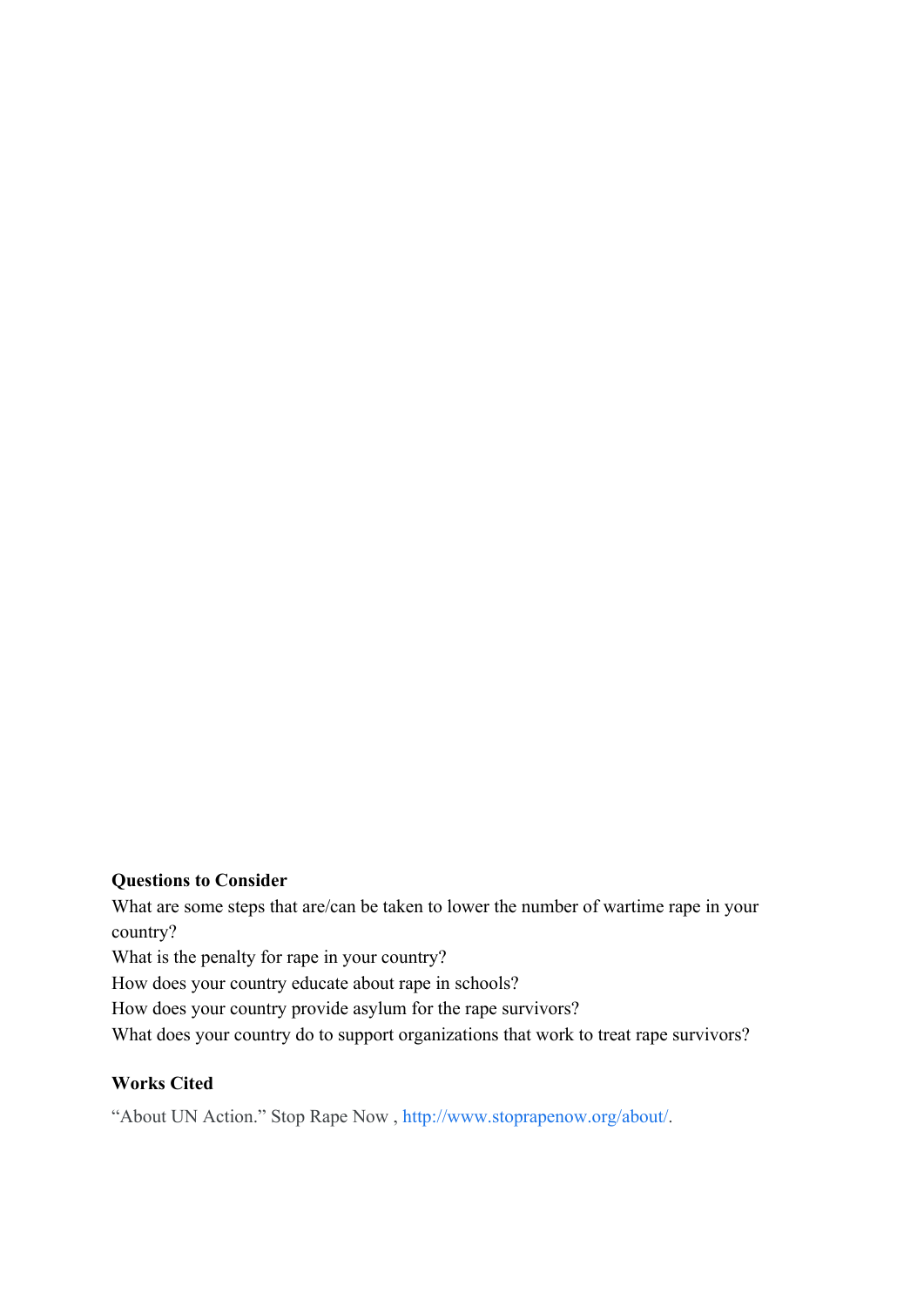"After Sexual Violence: Paths to Recovery." International Committee of the Red Cross, 9 Sept. 2015.

Bates, Laura. "What Are the Solutions to Wartime Rape?" Women's Media Center,

[http://www.womensmediacenter.com/women-under-siege/what-are-the-solutions-to-wartime](http://www.womensmediacenter.com/women-under-siege/what-are-the-solutions-to-wartime-rape)[rape](http://www.womensmediacenter.com/women-under-siege/what-are-the-solutions-to-wartime-rape)

Britannica, The Editors of Encyclopaedia. "United Nations Security Council." Encyclopædia Britannica, Encyclopædia Britannica, Inc.,

[https://www.britannica.com/topic/United-Nations-Security-Council.](https://www.britannica.com/topic/United-Nations-Security-Council)

"Burundi: Gang Rapes by Ruling Party Youth." Human Rights Watch, 27 July 2016,

<https://www.hrw.org/news/2016/07/27/burundi-gang-rapes-ruling-party-youth>.

Disney, Abigail. "Rape in Wartime Can Be Eradicated, U.N. Peacekeeper Says." The Daily Beast, The Daily Beast Company, 8 Nov. 2011,

<https://www.thedailybeast.com/rape-in-wartime-can-be-eradicated-un-peacekeeper-says>.

"Functions and Powers Security Council." United Nations, United Nations,

[https://www.un.org/securitycouncil/content/functions-and-powers.](https://www.un.org/securitycouncil/content/functions-and-powers)

"General Orders No. 100 : The Lieber Code." Avalon Project - General Orders No. 100 : The Lieber Code, [avalon.law.yale.edu/19th\\_century/lieber.asp#sec2.](http://avalon.law.yale.edu/19th_century/lieber.asp#sec2)

"How to Counter Rape During War." The New York Times, The New York Times, 28 Oct.

2015, [https://www.nytimes.com/2015/10/29/opinion/how-to-counter-rape-during-war.html.](https://www.nytimes.com/2015/10/29/opinion/how-to-counter-rape-during-war.html)

Lazareva, Inna. "Nobel Laureate Urges End to Impunity on Rape as Weapon of War."

Reuters, Thomson Reuters, 19 Oct. 2018,

[https://www.reuters.com/article/us-nobel-prize-peace-congo-interview/nobel-laureate-urges-e](https://www.reuters.com/article/us-nobel-prize-peace-congo-interview/nobel-laureate-urges-end-to-impunity-on-rape-as-weapon-of-war-idUSKCN1MT1O1) [nd-to-impunity-on-rape-as-weapon-of-war-idUSKCN1MT1O1](https://www.reuters.com/article/us-nobel-prize-peace-congo-interview/nobel-laureate-urges-end-to-impunity-on-rape-as-weapon-of-war-idUSKCN1MT1O1).

Mental Health and Psychosocial Support for Conflict-Related Sexual Violence: Principles and Interventions, World Health Organization, 2012.

Natabaalo, Grace. "Male Rape Survivors Fight Stigma in Uganda." Al Jazeera, Al Jazeera Media Network, 12 Apr. 2013,

[https://www.aljazeera.com/indepth/features/2013/04/2013411111517944475.html.](https://www.aljazeera.com/indepth/features/2013/04/2013411111517944475.html)

Paterson, Kerry K. "When Rape Became a War Crime (Hint: It's Not When You Think)." Women's Media Center,

[http://www.womensmediacenter.com/women-under-siege/when-rape-became-a-war-crime-hi](http://www.womensmediacenter.com/women-under-siege/when-rape-became-a-war-crime-hint-its-not-when-you-think1) [nt-its-not-when-you-think1.](http://www.womensmediacenter.com/women-under-siege/when-rape-became-a-war-crime-hint-its-not-when-you-think1)